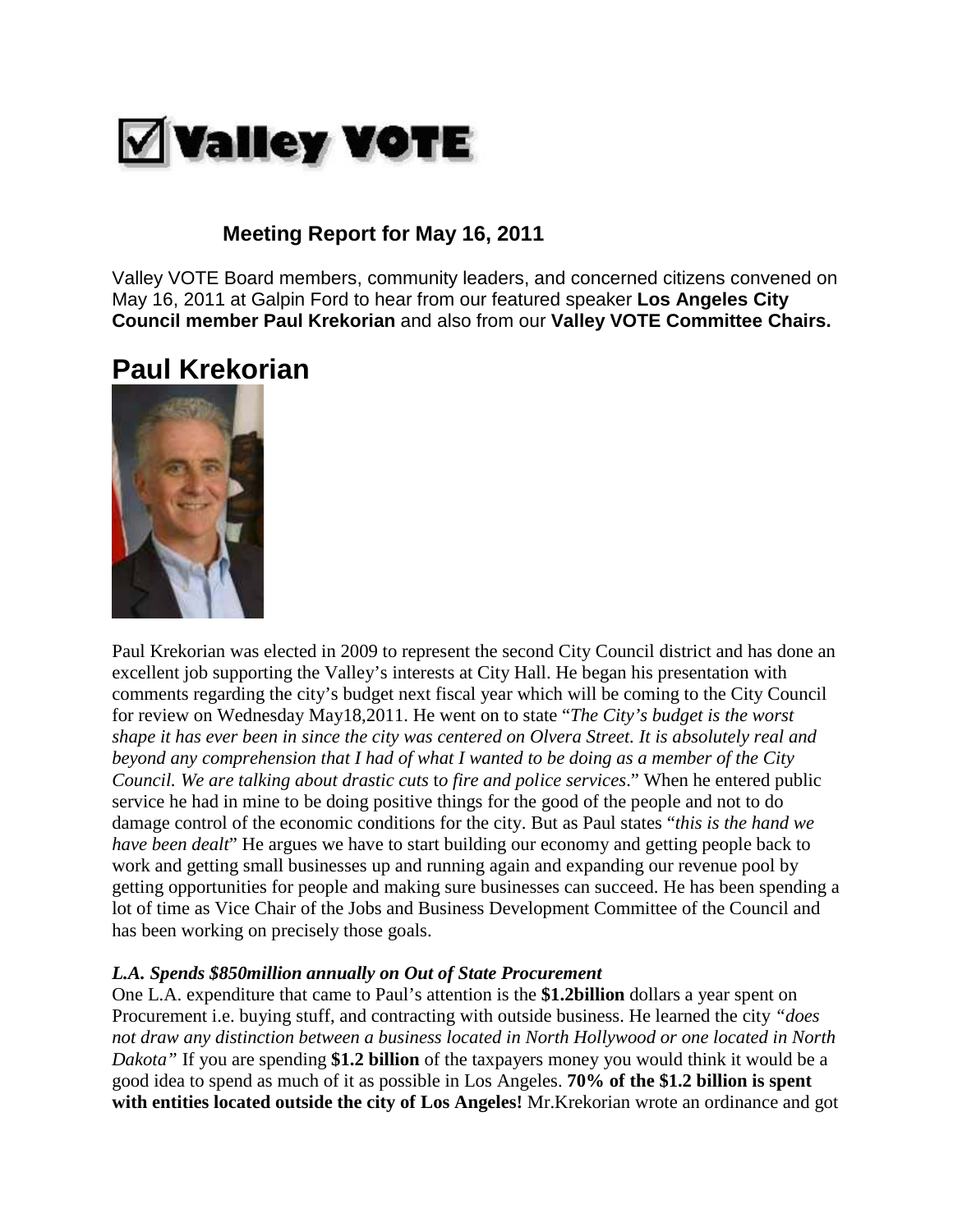it passed through the city council to create an **8% local preference** in the bidding process for businesses located in the city. The ordinance is in the city attorney's office and they are preparing the language of the new law. Hopefully this new ordinance will become law as soon as possible.

### **North Hollywood Valley Plaza and the CRA**

Paul has been working well with the CRA today but explained that he had made the following statement in the past concerning the CRA. "*I have spoken forcefully against the abuses of redevelopment when it is used to enrich the already rich developers."* Valley Plaza is a redevelopment zone within his district. He decided that instead of giving a great deal of money to one developer to build a large project he would like to use CRA funds to help existing small businesses. He came up with a couple of programs to do just that. He has developed a Facade Improvement Program and a Business Assistance Program. Both of which have been funded by the CRA. The Facade Improvement Program provides loans up to \$75 thousand to small business to improve the look of their business by doing sidewalk repair, tree trimming, and facade improvements on their building. The Business Assistance Program provides loans of up to \$250,000 for commercial property owners and \$75,000 for commercial tenants to do improvements that will allow them to hire additional people, expand their space, or do some build out.

Valley Plaza is in a sorry state according to the council member. It is the area in the triangle between Victory Blvd.on the north, Laurel Canyon Blvd. on the east, and the 170 freeway on the west. The CRA kicked out existing businesses with a plan to have a grandiose development project for the region. This never happened.and instead of being a source of revitalization for the area, that was an important economic center decades ago, we have an "economic black hole" according to Paul. It is has not a help to the neighborhood. In fact the CRA has contributed to creating blight in the area. The previous developer lost control of the Valley Plaza property. It is now in the hands of the finance company and they are looking for a whole new plan and developer.

Mr. Krekorian says that the area is his single biggest economic development priority in his entire district. His goal is to get it up and running with a neighborhood friendly and useful retail space that will bring new revenues to the area and would also help the surrounding businesses in the community. There is also a city park which is drastically under utilized in Valley Plaza that he would like to integrate into the final plans for use by the local residents.

### **Future Business Tax Reform**

One of the tasks of the Jobs and Development committee is focussed on the business tax issue. The Business tax Advisory committee has been working on this issue. Most of the cities in California **do not have a gross receipts tax.** Paul argues "*Our Business Tax Environment makes us extremely uncompetitive*" Less expensive, more predictable, more fair elements of the Business tax plan are needed. These new proposals have been sent out for economic analysis to determine their effectiveness.

### **LA DWP and the Rate Payer Advocate**

The cost of doing business in LA also includes the DWP rates. Paul sits on the Energy and Environment Committee. He and his Committee directed last week the city attorney, the CLA, and the CAA, to prepare a report on the tools and resources necessary to establish the Rate Payer Advocate's office. This follows the voter approved charter amendment in March to provide oversight of the DWP.

Mr. Krekorian indicated that sometimes the LADWP acts like it is not part of the city. He spoke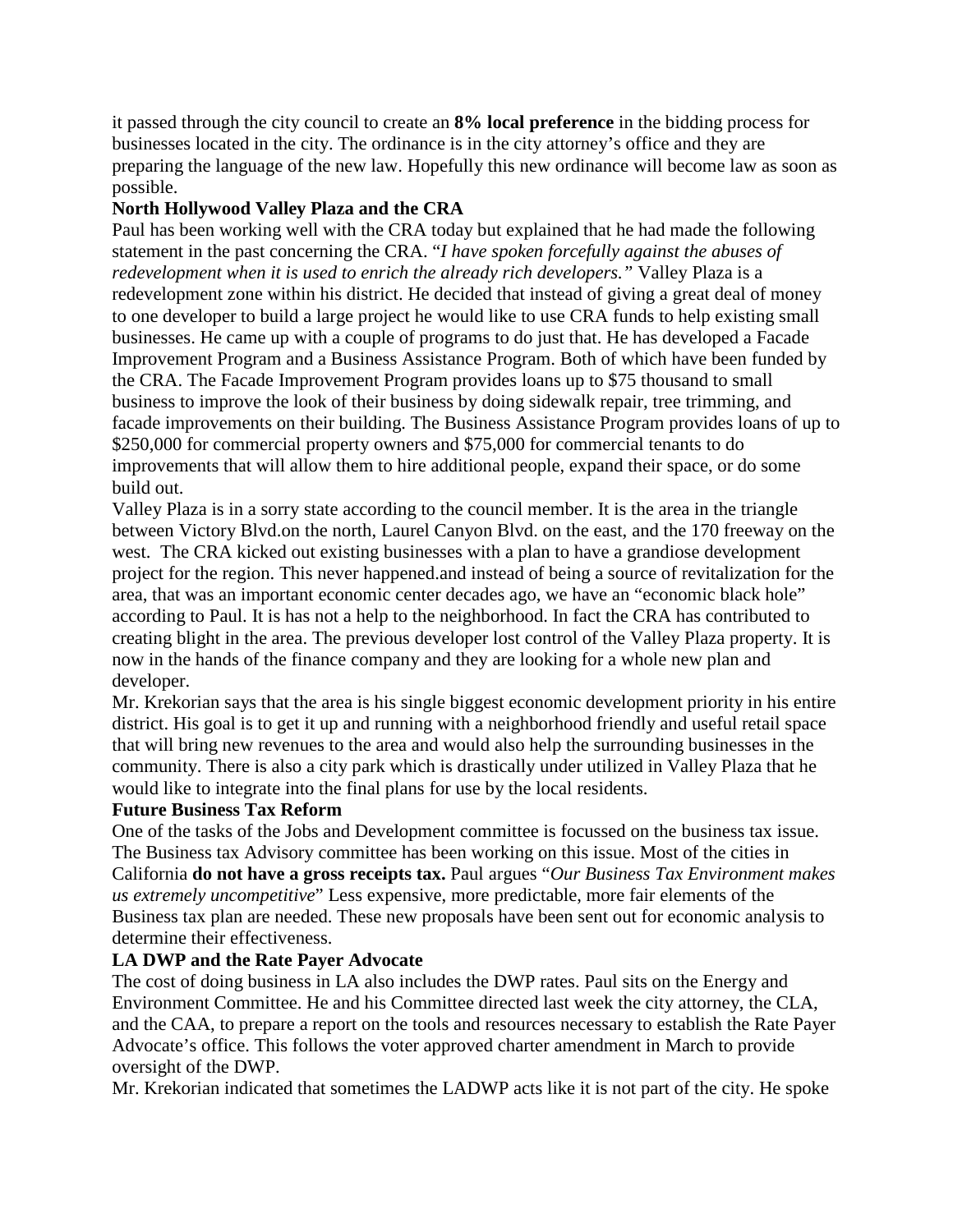briefly about last years behavior of the DWP management when they put a financial gun to the city's head stating that would not get the transfer of funds from the DWP to the city if we did approve the rate increase. However, he did add the following very positive comment regarding the new DWP General manager. "*I am cautiously optimistic that the DWP may be turning a corner and getting on the right path. We have a new General Manager and so far I have been tremendously impressed with him. Every time any issue has come up with the DWP he is calling me ahead of time. Not waiting for me to find out about it. That alone is a "C " Change at the DWP. It has been remarkably different since he has taken over." (the new DWP manager is Ron Nichols )*

We thank Council member Krekorian for taking time out of his very busy schedule for visiting with us and bringing us up to date on these very important issues.

# **Friends of Griffith Park Bernadette Soter**

Friends of Griffith Park is a nonprofit 501 (c) (3) that promotes the enlightened stewardship of Griffith Park. While some attractions in the Park have organized groups supporting their missions, Friends of Griffith Park is the only organization that works to preserve and sustain the whole of the Park–its irreplaceable environment and the history it enfolds.

At issue is the controversial plan to introduce commercial advertising in L.A. parks and rec centers in exchange for tax-deductible donations to the privately operated L.A. Parks Foundation. Developed outside the city's public RFP and concession processes, this initiative violates municipal sign ordinances. Although the City Attorney has advised the Recreation &Parks Commission of its illegality, the L.A. Parks Foundation continues to work with the law firm of Latham &Watkins to develop a new advertising classification entitled "Government Speech" which, they contend, would be exempt from regulation. In addition to park advocates' concerns about sign blight and the exploitation of children, the plan is drawing fire from activists who oppose the proliferation of billboards and offsite advertising in our city.

Contact me if you have any questions or comments at **[bsoter@earthlink.net](mailto:bsoter@earthlink.net)**

### **Proposed Zoning Code Simplification Maria Fisk**

In 1946 the city's first ever comprehensive zoning ordinance went into effect. And in the 65 years since then, the City's ordinance has been amended so many times that it has grown from 84 to over a 600-page document. In 2008, the Los Angeles Department of City Planning launched an initiative to streamline, update and simplify the zoning code. The Code Studies Unit, under the auspices of the Planning Department has identified a few selected 9 components to be revised and updated. Two of the proposed ordinances to amend the Los Angeles Municipal Code are now undergoing review: **(1)Core Findings** – Generally address the relationship of a proposed project to the general Plan and the public welfare and convenience. Core findings are a set of standards used to analyze the merits of a proposed development. This proposed ordinance included suggested revisions that clarify ambiguous language, delete redundant findings and consolidate findings that would result in clearer and shorter staff reports. The City Planning Commission (CPC) approved the ordinance and recommended adoption by the City Council. A Planning and Land Use Management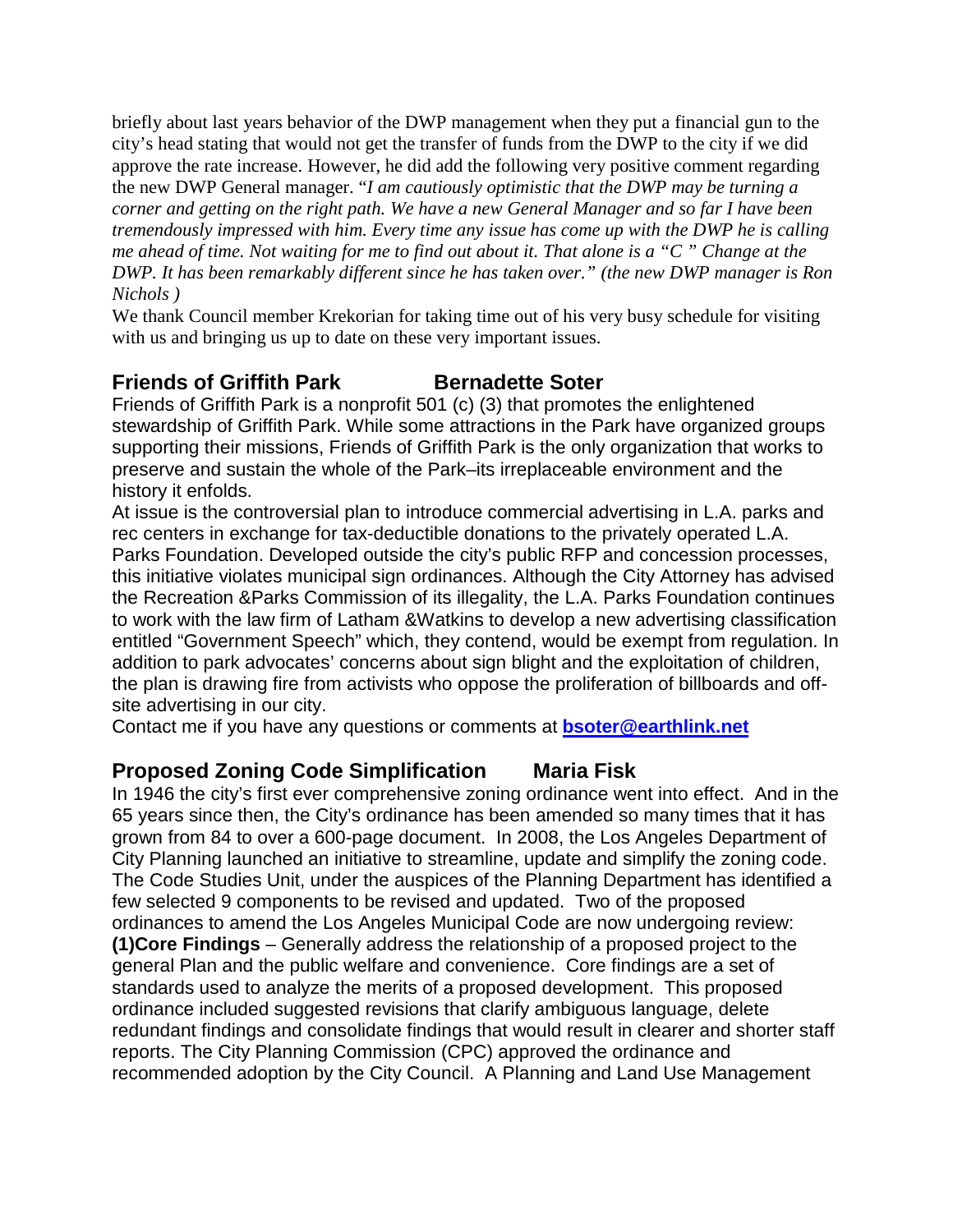Committee public hearing to review this proposed ordinance is scheduled for May 17, 2011.

**(2)Multiple Approvals** – Developers of complex projects may request multiple entitlements with dissimilar expiration deadlines. These variable expiration dates are problematic and may disable a project. The proposed ordinance included methods to better synchronize the expiration dates for these types of development. A CPC hearing may be scheduled for early June 2011.

It is evident that our City's zoning code requires updating. However, after reviewing the details within the above mentioned proposed ordinances, their relationship to each other, and additional city protocols, many citywide Neighborhood Councils and Organizations have raised the following concerns:

1. A more pressing priority is the revision of the General Plan (GP). This State mandated "constitution for development" has a 2010 horizon year. It is now 2011 and where are the plans to update the outdated GP?

2. An outdated GP compromises the consistency and integrity of the zoning code. Zoning code revisions must be legally consistent with the GP.

3. Why wasn't the entire zoning code updated during times of financial stability?

4. Aggressive streamlining can result in less oversight, compromise the public review process and allow for poorly planned development to move forward.

5. Rather than a piecemeal presentation of so many separate ordinances, these must be presented to the public as an integrated package. And this entire package must also be subjected to a comprehensive CEQA analysis of their cumulative environmental impacts.

Contact- [mbfisk@verizon.net](mailto:mbfisk@verizon.net)

Old Granada Hills Residents' Group, Board of Directors, member

OGHRG, Zoning and Density Committee, chair

Granada Hills South Neighborhood Council, Land Use Committee, member/stakeholder

# **State Redistricting Commission Schedule Joe Vitti**

April 30,2011 meeting

I did attend the Citizens Redistricting Commission (CRC) Public Hearing held at the City Hall Chambers of the city of San Fernando on Saturday, April 30,2011. About 160 members of the public provided public comment including myself and we were limited to only 2 minutes per speaker. The Commission started their day at about 10am discussing redistricting matters. The public hearing commenced at 2pm. The CRC did remain to hear from all the members of the public that showed up. All of the testimony given is supposed to be posted on line at the Commission's web site

### **May 26,2011 California State University Northridge(CSUN)**

The meeting at CSUN **will not** be hearing from individual members of the public. Only organized groups that have made arrangements beforehand will be making presentations. This is a change from early reports that there would be a Public Comment period for individuals. However residents can submit public comments to the CRC by email directly using simple forms provided on line by the Commission. Go to **[wedrawthelines.ca.gov.](http://wedrawthelines.ca.gov/)** You can also call the CRC toll free at 1-866-356-5217 for more info.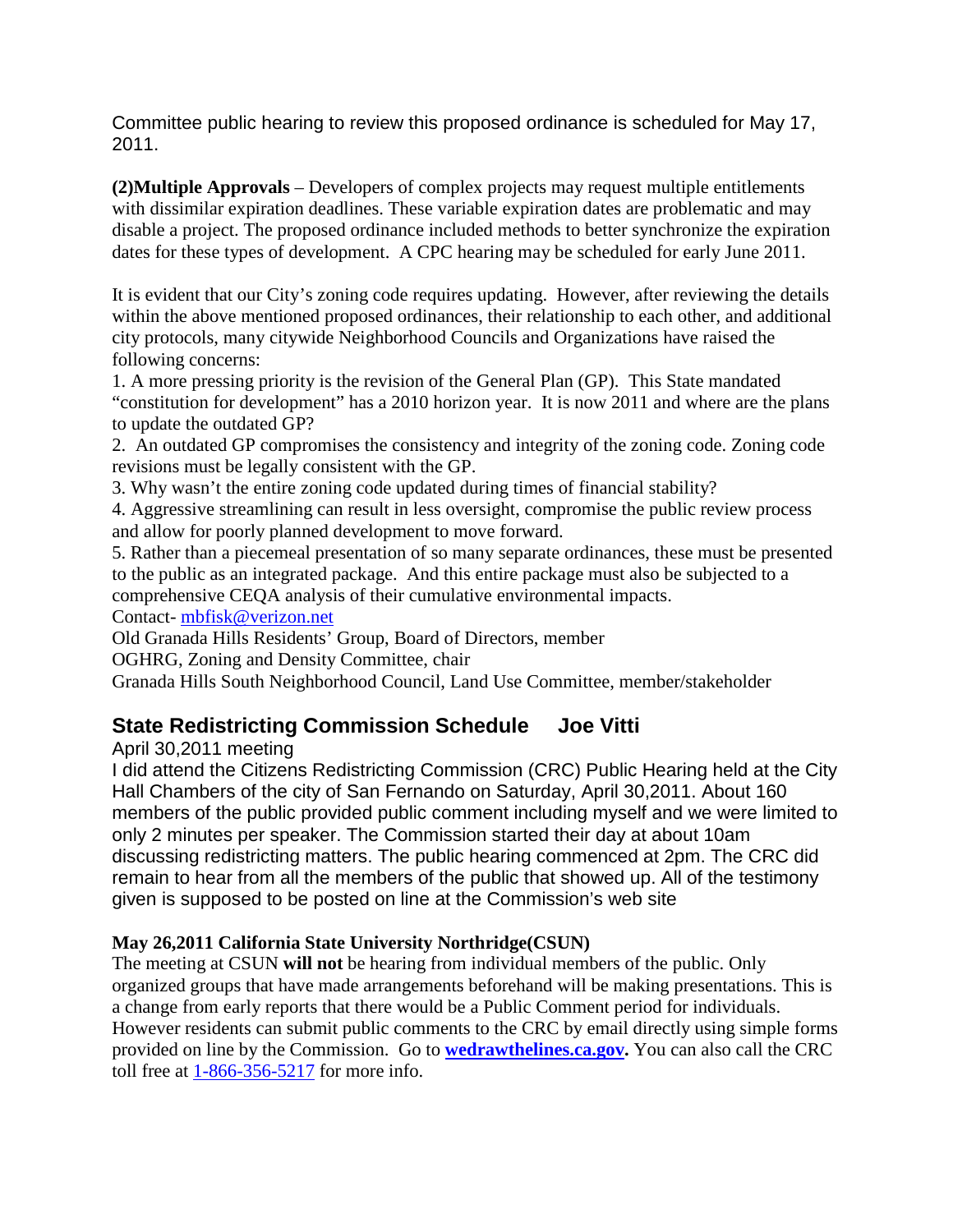#### **Public Comment guidance**

When preparing a public comment it would be useful to understand the definition of a "community of interest" as defined by the California Constitution. It reads, in part, as follows; *A community of interest is a contiguous population which shares common social and economic interests that should be included within a single district for purposes of its effective and fair representation. Examples of shared interests are those common to an urban area, a rural area, an industrial area, or an agricultural area…….. Communities of interest shall not include relationships with political parties, incumbents, or political candidates.*

#### **CRC Public Hearings – Full Schedule to August 2011**

**April -May 2011:** -Pre map input hearings

 **June 10,2011:** Proposed date for the Commission to post first draft maps  **June 2011:** Draft Map Input hearings

**July 1,2011:** Proposed date for the Commission to post the second draft maps

 **July 2011**: Second Draft Map Hearings

 **July 26,2011** Proposed date for the Commission to post final maps

 **August 15,2011**: Deadline for the Commission to approve the final maps.

*(The proposed dates may change. Go to the CRC web site for the most up to date schedules and other info.)*

### **LAWA Report Denny Schneider**

While airport operations at LAX continue to recover to toward the passengers counts last seen during the period prior to Sept 11, 2001, recovery of outlying airports such as LA/Ontario (LA/ONT) remains stalled. Recent news reported plots against LAX as a prime terrorist target. 75% of all air commerce in the entire region remains at LAX. Imagine the impact to our economy if something happens at LAX with the backup capacity to temporarily absorb a catastrophe. Sadly, local special interest businesses downtown continue to push for expansion at LAX instead. Southern California Association of Governments recently added their voice to the call for more airports and the need for local control. We need more airports to meet future demand and this is the only way it will happen! Pressure is mounting on Los Angeles World Airports, LAWA, owner of the LA/ONT to divest to local control. Recently San Bernardino and Riverside Counties joined the City of Ontario to demand control of their airport. They feel the airport is critical to regional economic recovery and that LAWA has ignored the LAX/ONT in favor of its flagship, LAX. ARSAC, Alliance for a Regional Solution to Airport Congestion, continues its call for local control and growth of outlying airports and regional capacity growth. When 50,000 people missed their flights a due to an accident on the 405 something is wrong! People should have a local airport so that the gridlock is reduced. However, few people dispute that much work IS still needed at LAX to restore the poorly maintained flagship of the region. "Bigger is not better, but functional is critical!" Instead of concentrating on these fixes, LAWA wants to spend \$billions to expand its north runways. They should be fixing the terminals and ground traffic flow. LAWA commitment to expansion was again reported in a progress report of the ongoing Environmental Impact Review of a Master Plan change.